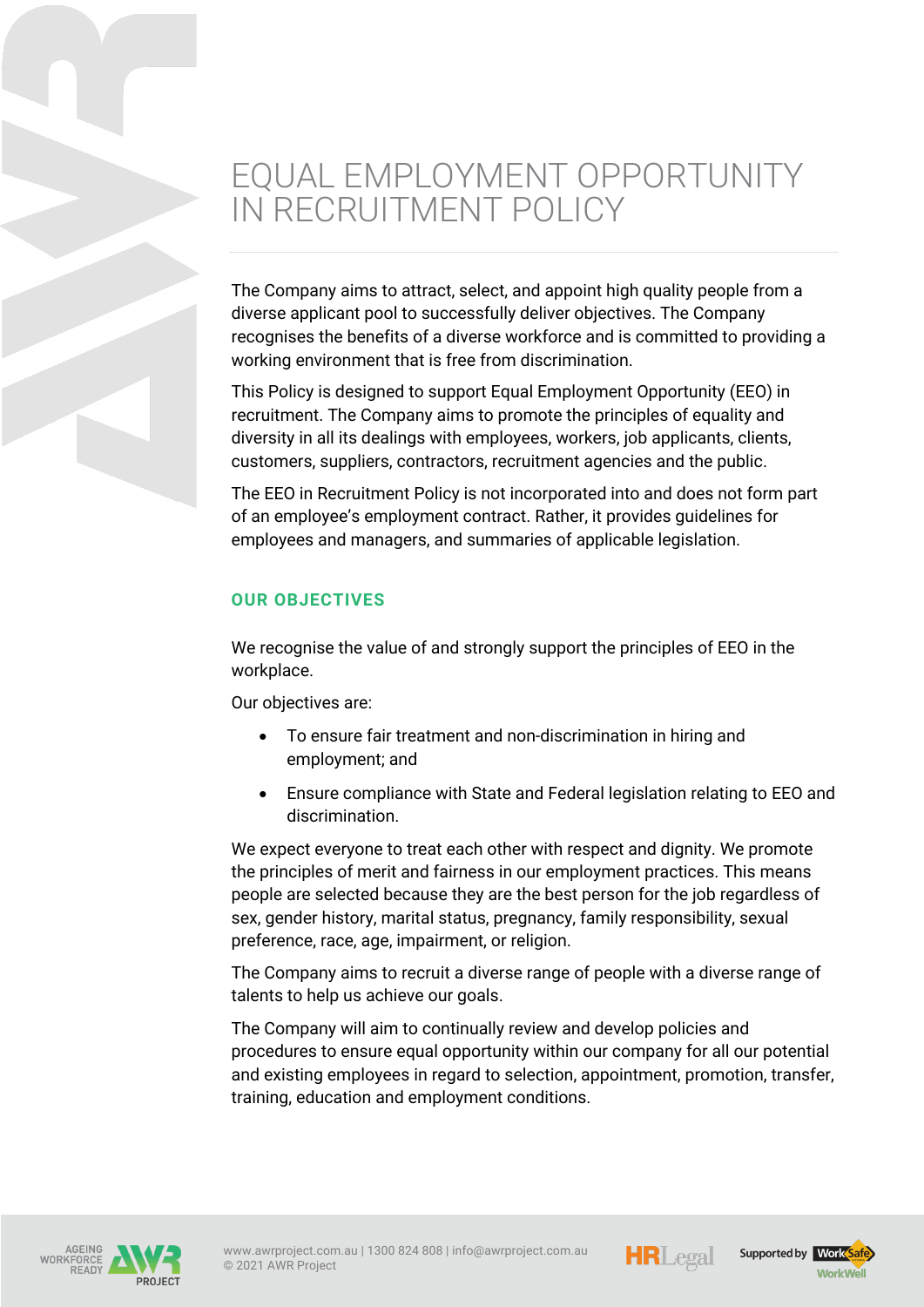## **UNLAWFUL DISCRIMINATION**

Unlawful discrimination of any kind in the workplace will not be tolerated. The Company will take all necessary action to prevent its occurrence.

Specifically, the Company aims to ensure that no employee or job applicant is subject to unlawful discrimination, either directly or indirectly. This commitment applies to all aspects of employment, including:

- Recruitment and selection, including advertisements, job descriptions, interview, and selection procedures.
- Training.
- Promotion and career-development opportunities.
- Terms and conditions of employment, and access to employmentrelated benefits and facilities.
- Grievance handling and the application of disciplinary procedures.

#### **RECRUITMENT AND SOURCING CANDIDATES**

- The Company promotes principles of merit and fairness in employment practices.
- Every effort will be made to ensure that advertisements, role descriptions and recruitment activities are positioned to attract candidates from diverse backgrounds and will appeal to employees of all ages, of both men and women alike, and those returning from parental leave.
- Job advertisements and role descriptions should clearly set out the inherent requirements of the role including any inherent requirements such as physical or cognitive requirements, certifications, or licences.
- In the first instance, vacant roles will be advertised internally through email and on noticeboards to support career progression. Internal candidates need to inform their manager if they intend to apply, or have applied, for a vacant role within the Company.
- Internal candidates will be given an opportunity to attend an interview (or discussion) as a minimum standard with the hiring manager, even if they are not regarded as suitable, and provided with feedback for development purposes if they are unsuccessful in securing the role.
- Current managers will be kept informed of an internal candidate's progress, and provided with feedback if the candidate is unsuccessful, to enable them to provide follow up support for the candidate's development and career aspirations, as required.







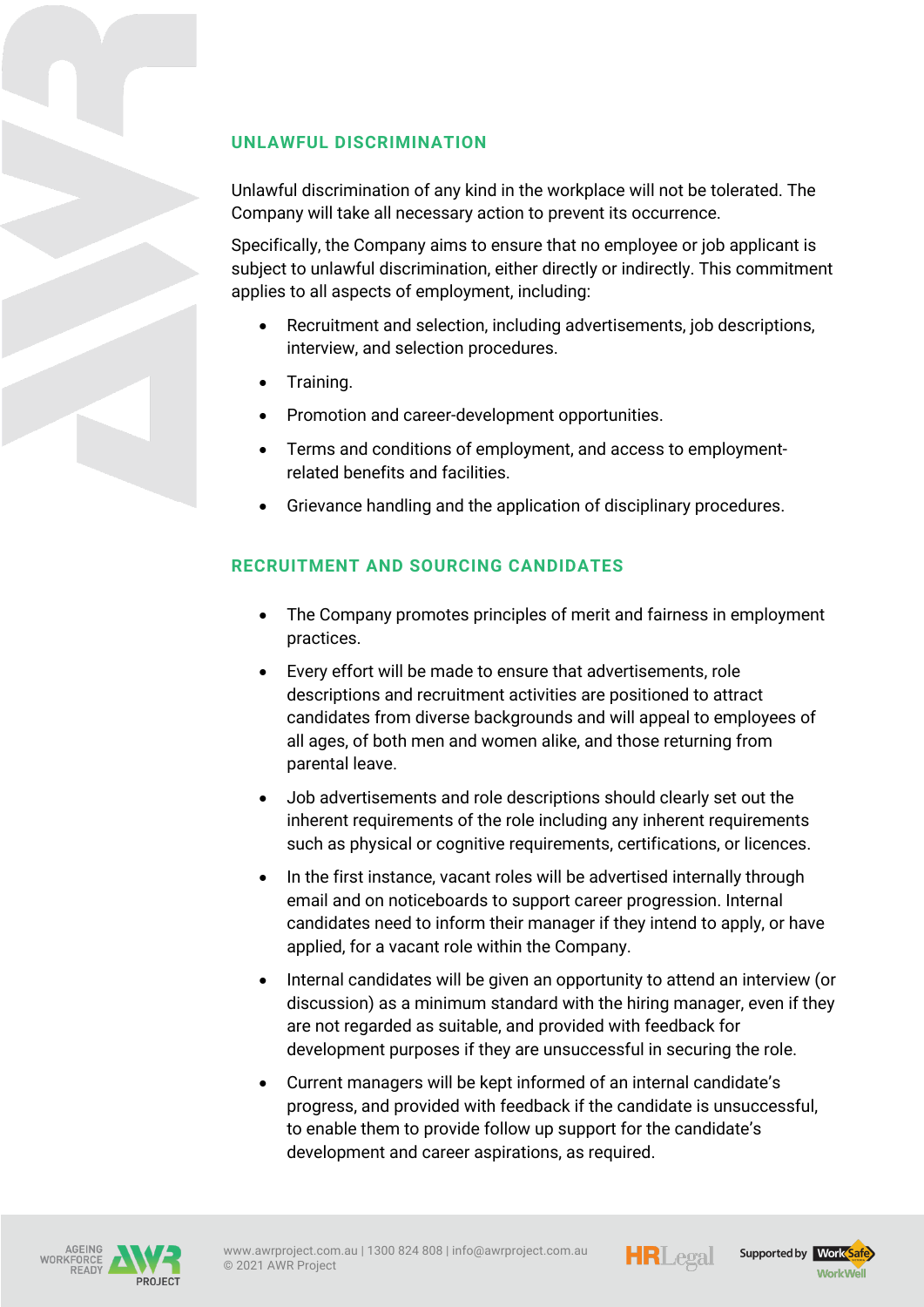- Where an internal applicant for the role cannot be sourced, it may be necessary to advertise externally, as an alternative to internal recruitment or in conjunction with internal advertising.
- Selection is merit-based and complies with our values, policies, and external regulatory requirements (e.g. [insert as applicable licensing requirements]).

# **SCREENING AND SHORT-LISTING OF APPLICATIONS**

Selection criteria will be reviewed for each role according to the specific requirements of the role including, qualifications, licenses, knowledge, skills, and abilities applicable to that position.

All selection criteria will meet the legislative requirements of Equal Opportunity and Anti-Discrimination legislation.

Hiring decisions will be based on:

- The applicant's relevant qualifications, certifications, licenses etc.
- The applicant's previous employment and experience, skill set, knowledge and potential organisational and team fit
- The applicant's results relating from aptitude/psychometric testing (where applicable)
- The applicant's ability to obtain a satisfactory police check, preemployment medical and, Working with Children Check (where applicable)
- Reference checks

Hiring decisions will not be based on:

- The applicant's nationality, country of birth or travel history
- The applicant's gender or sexual orientation
- The applicant's marital status or history, number of dependants or family situation
- The applicant's age
- Any other factor which contravenes Equal Opportunity or Anti-Discrimination legislation

An interview process will be determined by HR and the hiring manager. It is important that the same process be used for all the candidates interviewed for a position, so that they can be compared objectively and without bias or prejudice. Where possible, a diverse interview panel should be engaged, i.e.